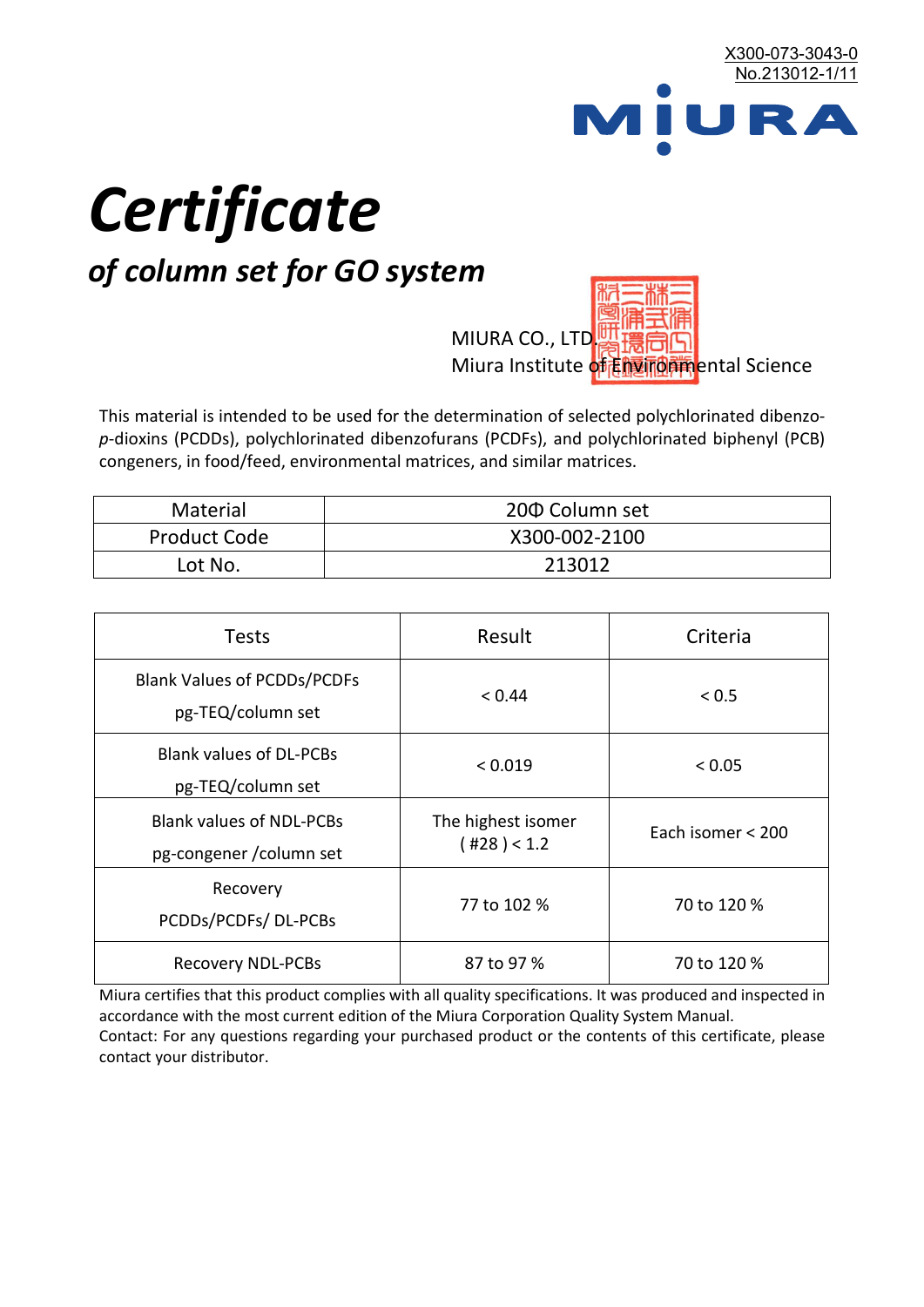### **DESCRIPTIONS**

**Lot Number:** The number mentioned on the labels on the column bag is the lot production number.

**Blank Level Values:** Blank level values, expressed as mass fractions (pg-TEQ per a column set), for selected PCB congeners, PCDD, and PCDF congeners are provided in Table 2. Blank level values are a reference value for which MIURA has the highest confidence in its accuracy, in that all known or suspected sources of bias have been investigated or taken into account (JIS K0311 or JIS K0312).

**Recovery Values (Sample):** Recovery values, expressed as percentages, are provided in Table 3 for selected mass labeled-PCB congeners, and selected mass labeled PCDD and PCDF congeners, based on selected mass labeled recovery standards added before GC-MS measurement. Recovery values meet EU regulations; however, the values meet the MIURA criteria for this certification, which are stricter than what is required by EU regulations.

#### **NOTICE AND WARNING TO USERS**

THE GO SYSTEM COLUMN SET IS INTENDED FOR DIOXIN ANALYTICAL USE ONLY, INCLUDING HAZARDOUS MATERIALS. BEFORE USE, READ THE SDS CAREFULLY; HANDLE PRODUCT AS A HAZARDOUS MATERIAL CAPABLE OF SKIN CORROSION AND/OR EYE DAMAGE.

#### **INSTRUCTIONS FOR STABILITY, STORAGE, AND USE**

**Stability and Storage:** The column set should be stored at room temperatures below 25 °C until use. It should not be frozen or exposed to sunlight or ultraviolet radiation. After removing from the bags, the contents should be used immediately, especially, because the concentration column (lower) "Alumina" can be deactivated under high-humidity. Storing of the removed column set is not recommended.

**Use:** If storing in a cold room or refrigerator, bring them to room temperature (let stand for approximately 30 min), remove water condensed on the surface of the bags. Carefully remove the bags to avoid damage of the column. Use the same lot number with one column set. For more information of column set refer to the operation manual.

#### **ANALYTICAL METHODS USED AT MIURA**

For preparation of blank test, several column sets chosen at random per lot production were allowed to reach ambient temperature; two types of the purification columns (upper: silver nitrate silica gel, and lower: sulfuric acid silica gel) were assembled, and 10 mL of n-hexane was added to wet the top of the column with the designated column cap and disposable syringe. Then, a known amount of internal standard solution (containing selected labeled PCB, PCDDs, and PCDFs congeners; as shown in Table 1) dissolved in 6 mL of n-hexane was added to the top of the column with disposable syringe, and the syringe was washed with 2 x 2 mL of n-hexane; the n-hexane was injected into the column again. Then, the purification columns assembled with the concentration columns (upper) and (lower) were set to the each system unit immediately. After two fractions (dioxin and PCB fractions) were obtained from each system unit, a known amount of the recovery standard solution was added to each concentration vessel. Finally, both fractions were concentrated using an evaporation system under nitrogen to 0.01 mL.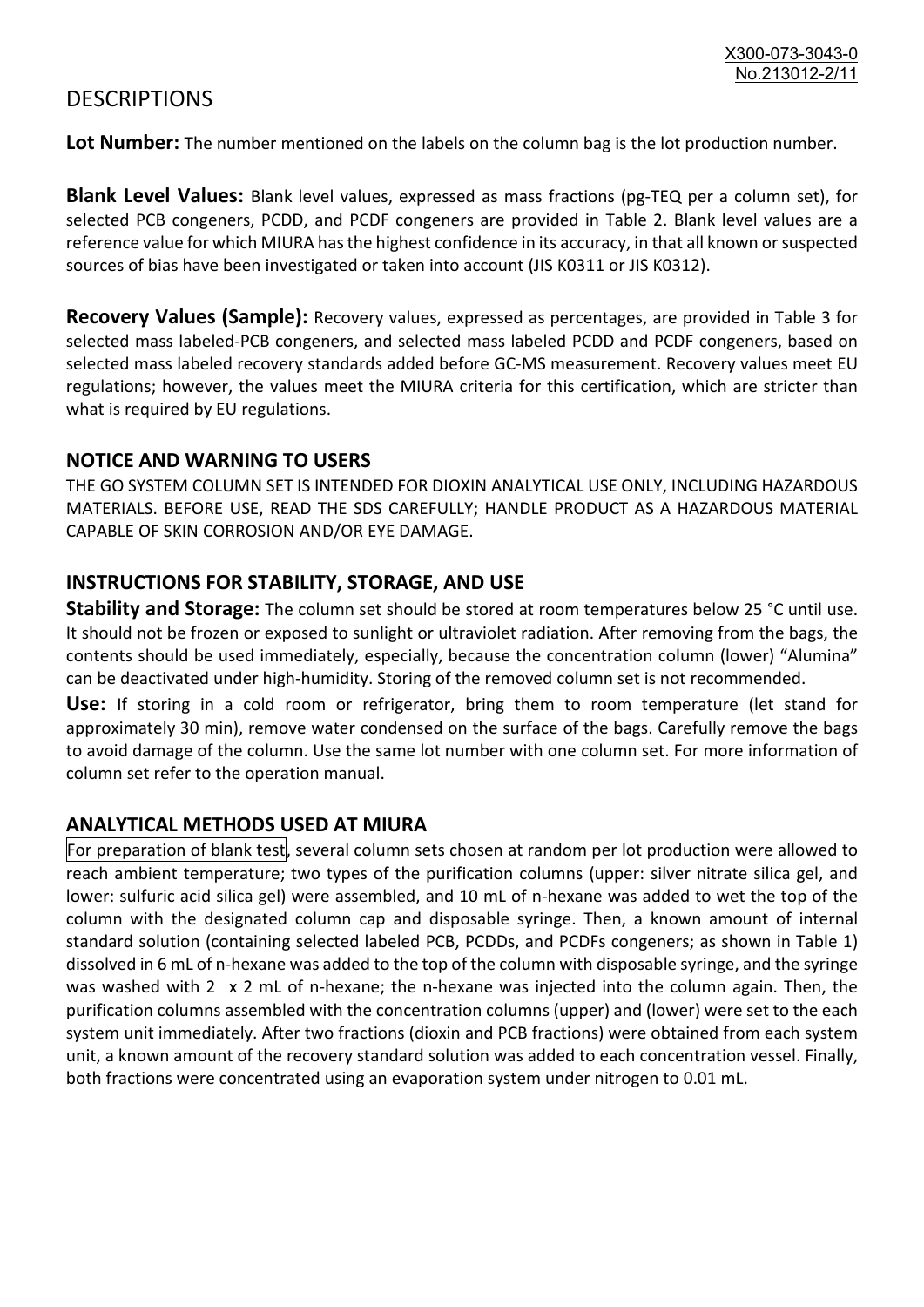X300-073-3043-0 No.213012-3/11

| Compounds                   | Standard                      | Maker Code     | Maker                           | <b>Diluted</b><br>Concentration |
|-----------------------------|-------------------------------|----------------|---------------------------------|---------------------------------|
| PCDDs and PCDFs,<br>DL-PCBs | Internal Standard             | DF-SS-A        |                                 |                                 |
|                             | <b>Internal Standard</b>      | DFP-LCS-B      |                                 |                                 |
|                             | Recovery (Surrogate) Standard | DF-IS-J        | Wellington<br>Laboratories Inc. | $10$ ng/mL<br>in decane         |
| NDL-PCBs                    |                               | <b>MBP-28</b>  |                                 |                                 |
|                             | Internal Standard             | <b>MBP-52</b>  |                                 |                                 |
|                             |                               | MBP-101        |                                 |                                 |
|                             |                               | <b>MBP-138</b> |                                 |                                 |
|                             |                               | MBP-153        |                                 |                                 |
|                             | Recovery (Surrogate) Standard | <b>MBP-19</b>  |                                 |                                 |
|                             |                               | <b>MBP-70</b>  |                                 |                                 |
|                             |                               | MBP-111        |                                 |                                 |
|                             |                               | MBP-162        |                                 |                                 |
|                             |                               | <b>MBP-178</b> |                                 |                                 |

Table 1. Standard solutions used for recovery tests.

The concentrated dioxin fraction was analyzed using gas chromatography / high resolution mass spectrometry (GC/HRMS) operated in electron impact (EI) mode. A 0.25 mm ID × 60 m fused silica capillary (BPX-DXN, TRAJAN) was used. The concentrated PCB fraction was analyzed using GC/HRMS operated in EI mode. A 0.25 mm ID × 60 m fused silica capillary (HT8-PCB, TRAJAN) was used. All injections were 2 μL using a splitless inlet. The results, blank level values, are provided in Table 2. The chromatograms of each compounds are shown at page 6 and after. Furthermore, the dioxin and PCB fractions were analyzed using gas chromatography / low resolution mass spectrometry operated in total ion scan (m/z 50 to 500) mode, to confirm if interferences may affect determination of target compounds by GC/HRMS are included in the fractions, the chromatograms are not shown here.

For the recovery test (sample), The sunflower seed oil from Helianthus annuus (S5007-1L, Sigma Aldrich) was dissolved in 2 mL of n-hexane. A known amount of the internal standard solution was added to the flask, mixed, and allowed to equilibrate. First, several column sets chosen at random per lot production were allowed to reach ambient temperature; the purification columns (upper) and (lower) were assembled. 10 mL of n-hexane was added to wet the top of the column with the designated column cap and disposable syringe. Then, the sample with the internal standard was injected into the top of the column with the disposable syringe, and the syringe was washed with 2 x 2 mL of n-hexane; the n-hexane was injected into the column again. The purification column was assembled with the concentration column (upper) and (lower), and set to the each system unit immediately. After obtaining two fractions from the system unit, the dioxin and PCB fractions were concentrated using an evaporation system under nitrogen to approximately 0.01 mL. After the addition of a known amount of recovery standard solution, the both fractions were concentrated to 0.02 mL; then dioxin and PCB in each fractions were analyzed using GC/HRMS as mentioned above test. The inspection results is displayed in Table 3.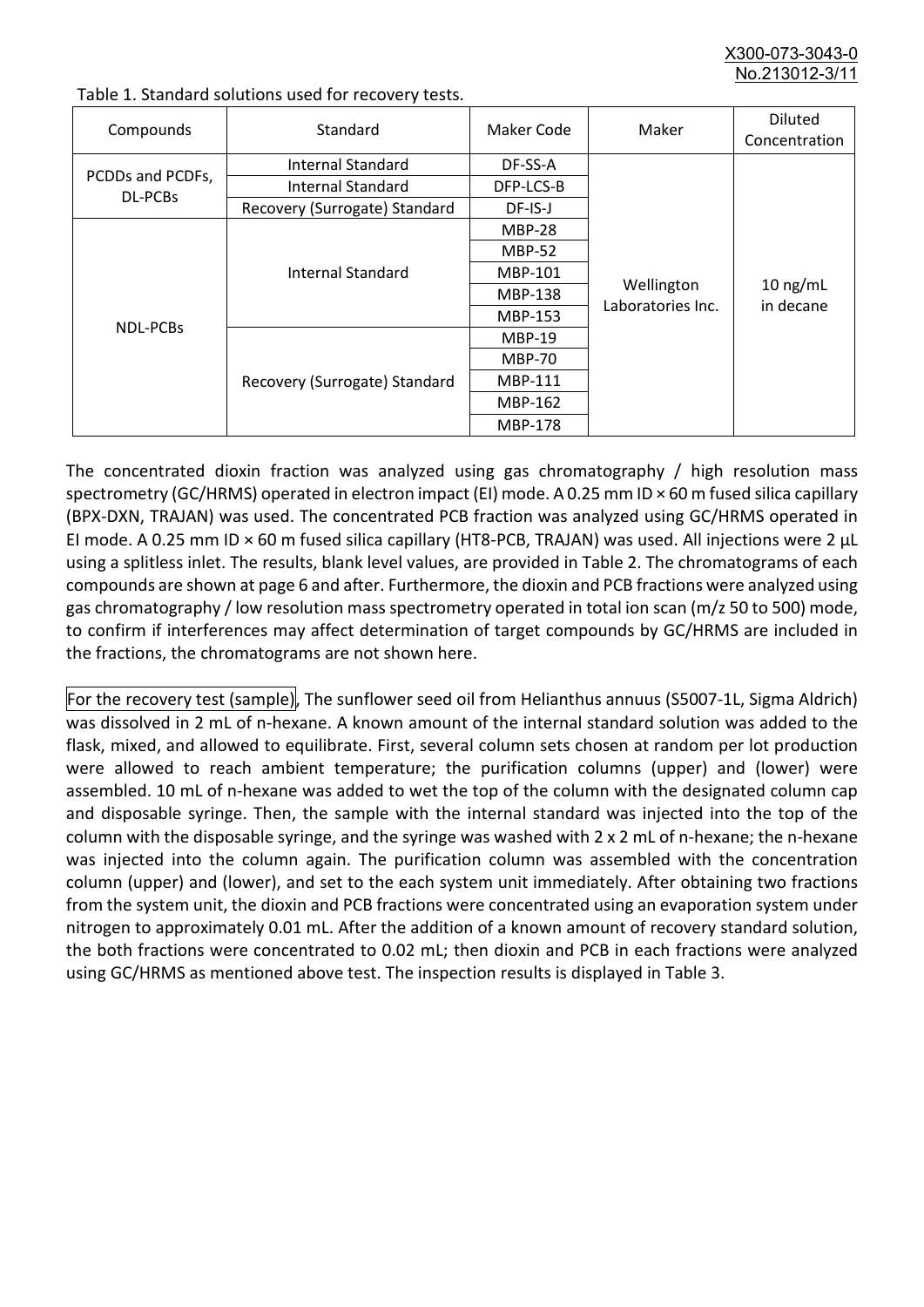X300-073-3043-0 No.213012-4/11

|  | Table 2 Blank levels of dioxins (PCDDs/PCDFs and DL-PCBs) and NDL-PCBs per column set. |
|--|----------------------------------------------------------------------------------------|
|--|----------------------------------------------------------------------------------------|

| abic 2 Diarik icveis of dioxins (I CDD3/TCDTs and DET CD3/ and NDET CD3 pcr column sett.<br>Congener | Concentration | <b>LOQ</b> | <b>LOD</b> | $S/N=3$   | TEQ*      |
|------------------------------------------------------------------------------------------------------|---------------|------------|------------|-----------|-----------|
|                                                                                                      | pg/column     | pg/column  | pg/column  | pg/column | pg/column |
| 2,3,7,8-TeCDD                                                                                        | <b>ND</b>     | 0.29       | 0.09       | 0.06      | 0.09      |
| 1,2,3,7,8-PeCDD                                                                                      | <b>ND</b>     | 0.30       | 0.09       | 0.05      | 0.09      |
| 1,2,3,4,7,8-HxCDD                                                                                    | <b>ND</b>     | 0.8        | 0.2        | 0.2       | 0.02      |
| 1,2,3,6,7,8-HxCDD                                                                                    | <b>ND</b>     | 0.7        | 0.2        | 0.2       | 0.02      |
| 1,2,3,7,8,9-HxCDD                                                                                    | <b>ND</b>     | 0.8        | 0.2        | 0.2       | 0.02      |
| 1,2,3,4,6,7,8-HpCDD                                                                                  | <b>ND</b>     | 1.3        | 0.4        | 0.2       | 0.004     |
| <b>OCDD</b>                                                                                          | <b>ND</b>     | 1.9        | 0.6        | 0.1       | 0.00018   |
| 2,3,7,8-TeCDF                                                                                        | <b>ND</b>     | 0.9        | 0.3        | 0.03      | 0.03      |
| 1,2,3,7,8-PeCDF                                                                                      | <b>ND</b>     | 0.8        | 0.2        | 0.08      | 0.006     |
| 2,3,4,7,8-PeCDF                                                                                      | <b>ND</b>     | 0.5        | 0.2        | 0.08      | 0.06      |
| 1,2,3,4,7,8-HxCDF                                                                                    | <b>ND</b>     | 0.6        | 0.2        | 0.05      | 0.02      |
| 1,2,3,6,7,8-HxCDF                                                                                    | <b>ND</b>     | 0.9        | 0.3        | 0.04      | 0.03      |
| 1,2,3,7,8,9-HxCDF                                                                                    | <b>ND</b>     | 0.6        | 0.2        | 0.05      | 0.02      |
| 2,3,4,6,7,8-HxCDF                                                                                    | <b>ND</b>     | 0.6        | 0.2        | 0.04      | 0.02      |
| 1,2,3,4,6,7,8-HpCDF                                                                                  | <b>ND</b>     | 1.0        | 0.3        | 0.05      | 0.003     |
| 1,2,3,4,7,8,9-HpCDF                                                                                  | <b>ND</b>     | 1.1        | 0.3        | 0.07      | 0.003     |
| <b>OCDF</b>                                                                                          | <b>ND</b>     | 2.0        | 0.6        | 0.1       | 0.00018   |
| #81 (3,4,4',5-TeCB)                                                                                  | <b>ND</b>     | 0.7        | 0.2        | 0.008     | 0.00006   |
| #77 (3,3',4,4'-TeCB)                                                                                 | <b>ND</b>     | 1.5        | 0.5        | 0.008     | 0.00005   |
| #126 (3,3',4,4',5-PeCB)                                                                              | <b>ND</b>     | 0.4        | 0.1        | 0.04      | 0.01      |
| #169 (3,3',4,4',5,5'-HxCB)                                                                           | <b>ND</b>     | 0.9        | 0.3        | 0.02      | 0.009     |
| #123 (2',3,4,4',5-PeCB)                                                                              | <b>ND</b>     | 0.4        | 0.1        | 0.02      | 0.000003  |
| #118 (2,3',4,4',5-PeCB)                                                                              | <b>ND</b>     | 0.7        | 0.2        | 0.02      | 0.000006  |
| #105 (2,3,3',4,4'-PeCB)                                                                              | <b>ND</b>     | 0.4        | 0.1        | 0.02      | 0.000003  |
| #114 (2,3,4,4',5-PeCB)                                                                               | <b>ND</b>     | 0.6        | 0.2        | 0.02      | 0.000006  |
| #167 (2,3',4,4',5,5'-HxCB)                                                                           | <b>ND</b>     | 0.4        | 0.1        | 0.01      | 0.000003  |
| #156 (2,3,3',4,4',5-HxCB)                                                                            | <b>ND</b>     | 0.5        | 0.1        | 0.01      | 0.000003  |
| #157 (2,3,3',4,4',5'-HxCB)                                                                           | <b>ND</b>     | 0.6        | 0.2        | 0.02      | 0.000006  |
| #189 (2,3,3',4,4',5,5'-HpCB)                                                                         | <b>ND</b>     | 0.4        | 0.1        | 0.01      | 0.000003  |
| #28 (2,4,4'-TrCB)                                                                                    | 1.2           | 0.4        | 0.1        | 0.02      |           |
| #52 (2,2',5,5'-TeCB)                                                                                 | 0.5           | 0.3        | 0.1        | 0.02      |           |
| #101 (2,2',4,5,5'-PeCB)                                                                              | (0.1)         | 0.4        | 0.1        | 0.02      |           |
| #138 (2,2',3,4,4',5'-HxCB)                                                                           | <b>ND</b>     | 0.6        | 0.2        | 0.02      |           |
| #153 (2,2',4,4',5,5'-HxCB)                                                                           | <b>ND</b>     | 1.1        | 0.3        | 0.02      |           |
| #180 (2,2',3,4,4',5,5'-HpCB)                                                                         | <b>ND</b>     | 0.6        | 0.2        | 0.02      |           |

\* TEQ: Toxicity Equivalents (are applied WHO-TEF(2006))

- 1. The figures in the parentheses in the concentration of actual measurement denote the concentration of the LOD or more and less than the LOQ.
- 2. ND in the concentration of actual measurement denotes less than the LOD.
- 3. TEQ are calculated with an actual measurement which is the concentration of the LOQ or more, and an actual measurement which is the concentration of the LOD or more and less than the LOQ, respectively. For values less than the LOD, TEQ are calculated with the LOD.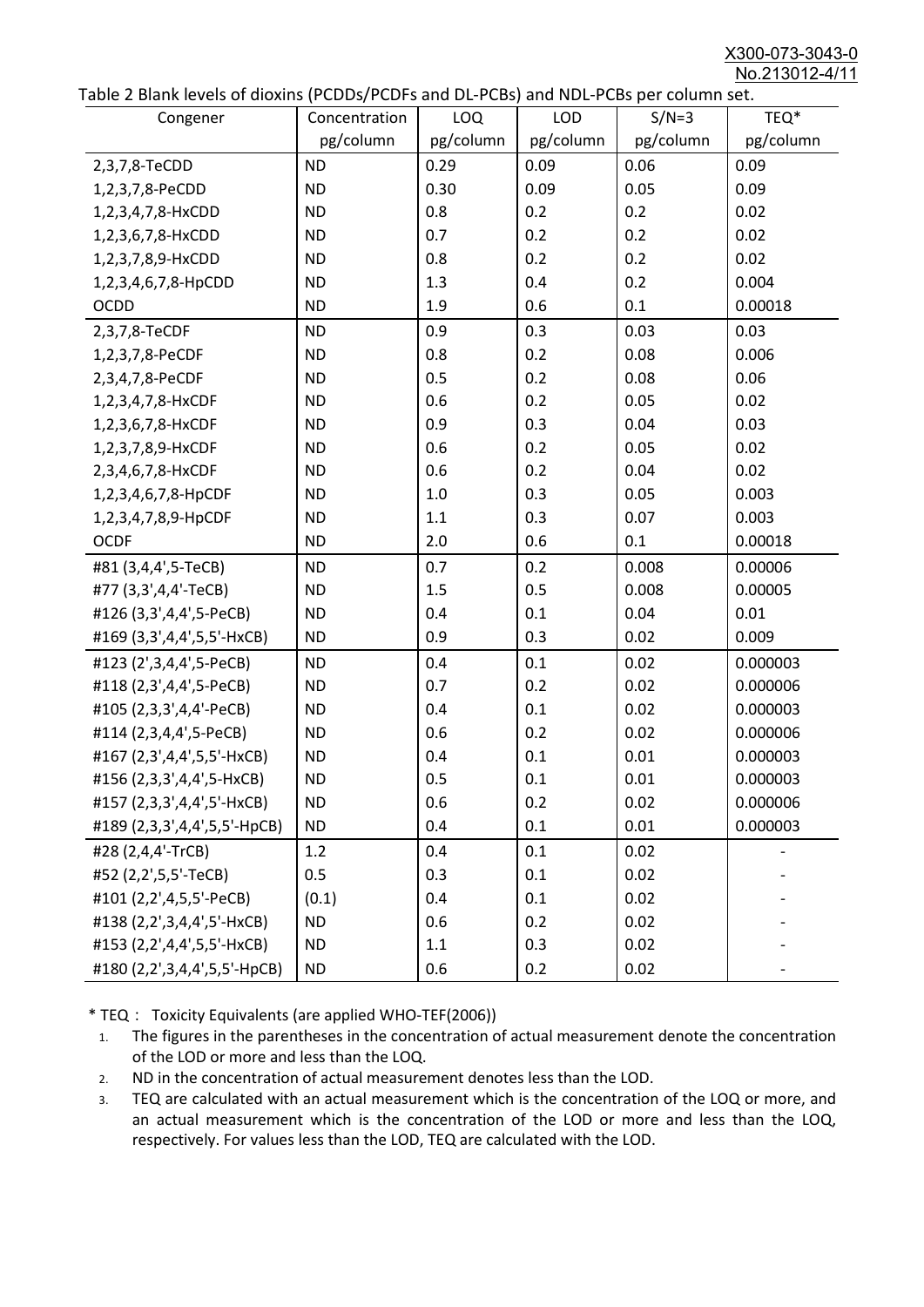| יכ אומג<br><b>INCLOVEDIES OF RESERVE INTERFERIOR STATISTICS</b><br>Congener | Sample |
|-----------------------------------------------------------------------------|--------|
| 2,3,7,8-TeCDD                                                               | 78%    |
| 1,2,3,7,8-PeCDD                                                             | 83%    |
| 1,2,3,4,7,8-HxCDD                                                           | 84 %   |
| 1,2,3,6,7,8-HxCDD                                                           | 86 %   |
| 1,2,3,7,8,9-HxCDD                                                           | 77%    |
| 1,2,3,4,6,7,8-HpCDD                                                         | 87%    |
| <b>OCDD</b>                                                                 | 82%    |
| 2,3,7,8-TeCDF                                                               | 85%    |
| 1,2,3,7,8-PeCDF                                                             | 88%    |
| 2,3,4,7,8-PeCDF                                                             | 91%    |
| 1,2,3,4,7,8-HxCDF                                                           | 83%    |
| 1,2,3,6,7,8-HxCDF                                                           | 83%    |
| 1,2,3,7,8,9-HxCDF                                                           | 84 %   |
| 2,3,4,6,7,8-HxCDF                                                           | 83%    |
| 1,2,3,4,6,7,8-HpCDF                                                         | 83%    |
| 1,2,3,4,7,8,9-HpCDF                                                         | 82%    |
| <b>OCDF</b>                                                                 | 81%    |
| #81 (3,4,4',5-TeCB)                                                         | 84 %   |
| #77 (3,3',4,4'-TeCB)                                                        | 84 %   |
| #126 (3,3',4,4',5-PeCB)                                                     | 94 %   |
| #169 (3,3',4,4',5,5'-HxCB)                                                  | 89%    |
| #123 (2', 3, 4, 4', 5-PeCB)                                                 | 87%    |
| #118 (2,3',4,4',5-PeCB)                                                     | 85%    |
| #105 (2,3,3',4,4'-PeCB)                                                     | 90%    |
| #114 (2,3,4,4',5-PeCB)                                                      | 95 %   |
| #167 (2,3',4,4',5,5'-HxCB)                                                  | 87%    |
| #156 (2,3,3',4,4',5-HxCB)                                                   | 87%    |
| #157 (2,3,3',4,4',5'-HxCB)                                                  | 89 %   |
| #189 (2,3,3',4,4',5,5'-HpCB)                                                | 102 %  |
| #28 (2,4,4'-TrCB)                                                           | 97%    |
| #52 (2,2',5,5'-TeCB)                                                        | 93 %   |
| #101 (2,2',4,5,5'-PeCB)                                                     | 91%    |
| #138 (2,2',3,4,4',5'-HxCB)                                                  | 88%    |
| #153 (2,2',4,4',5,5'-HxCB)                                                  | 87%    |
| #180 (2,2',3,4,4',5,5'-HpCB)                                                | 95 %   |

Table 3. Recoveries of labeled internal standards.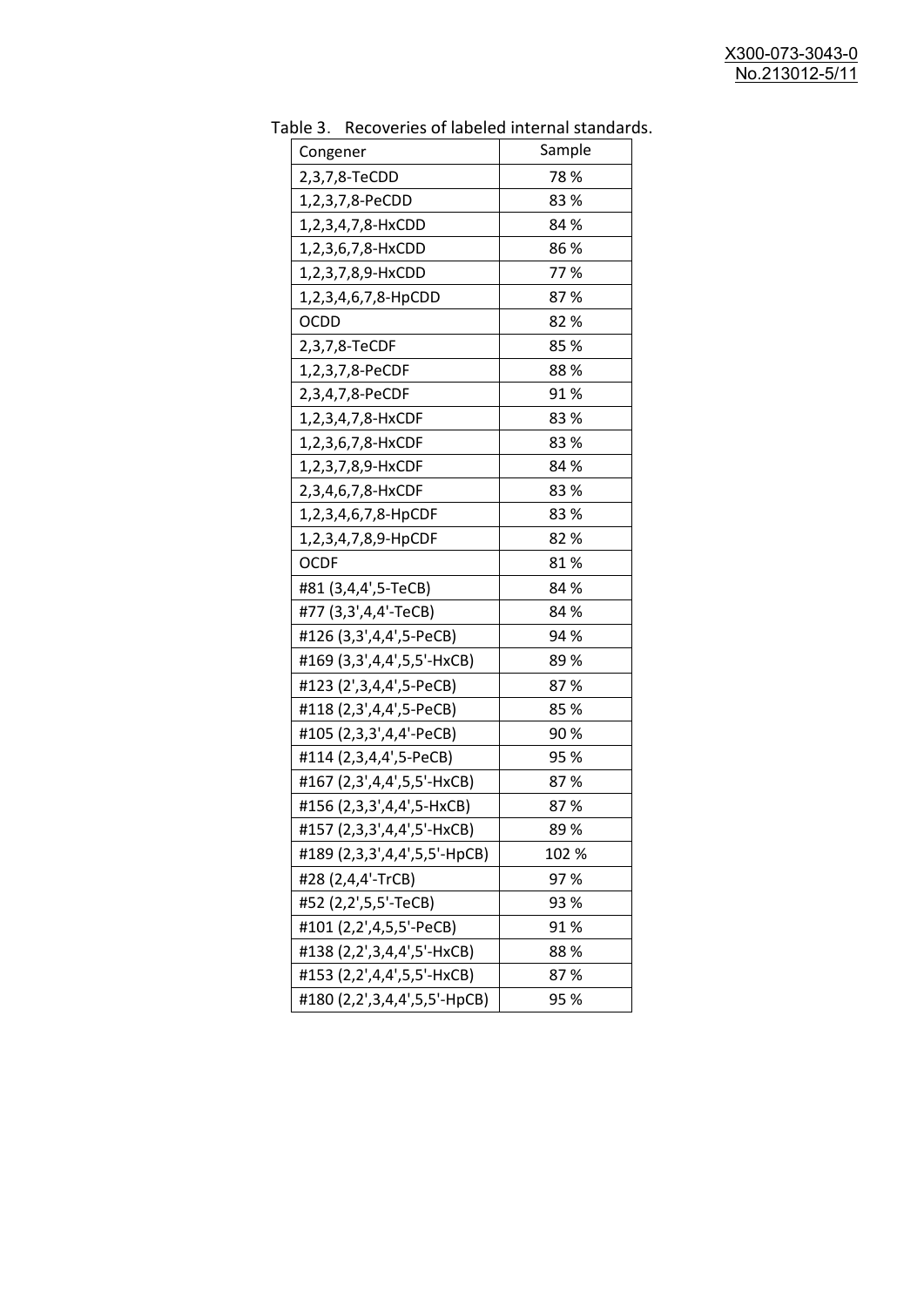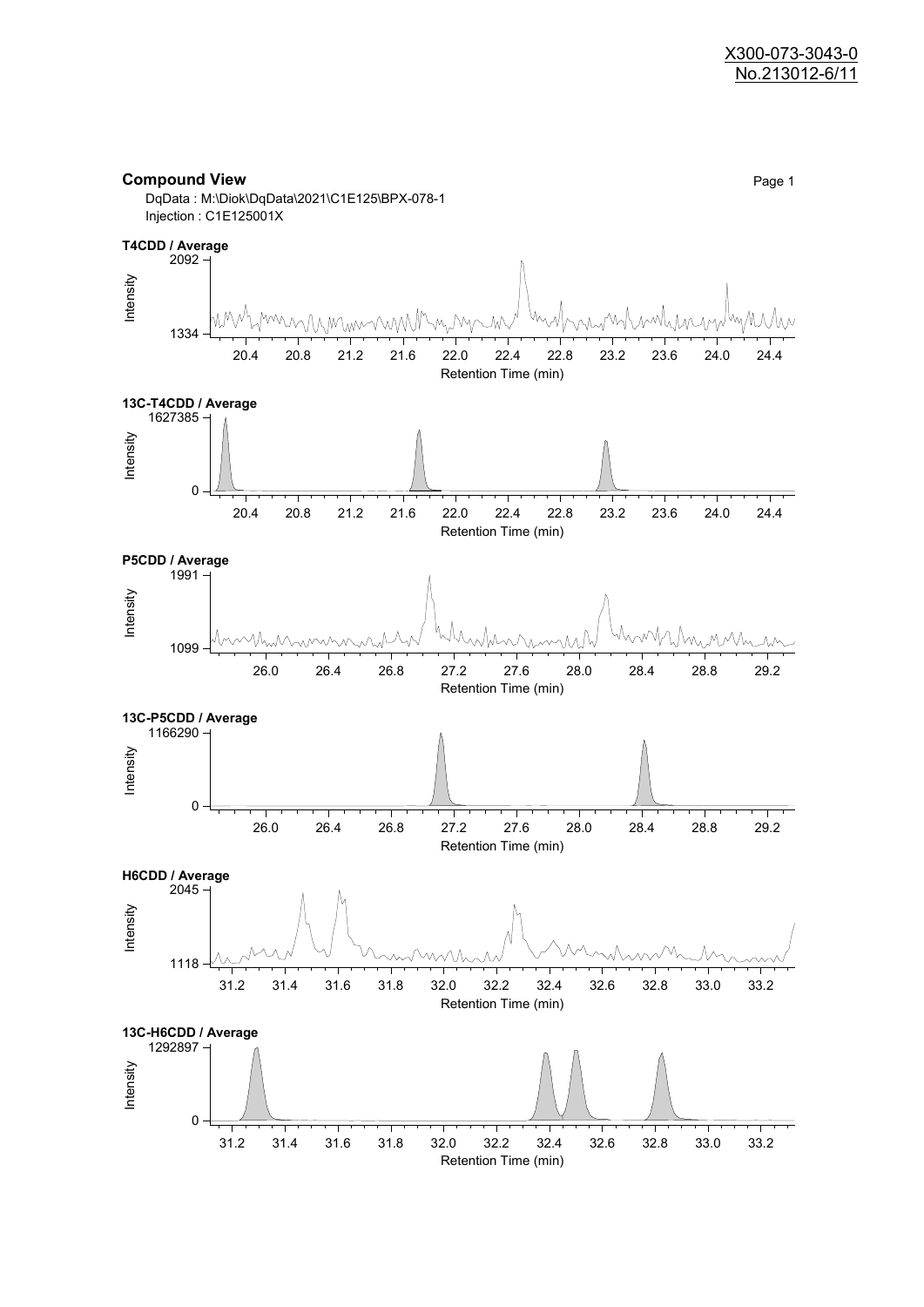#### X300-073-3043-0 No.213012-7/11

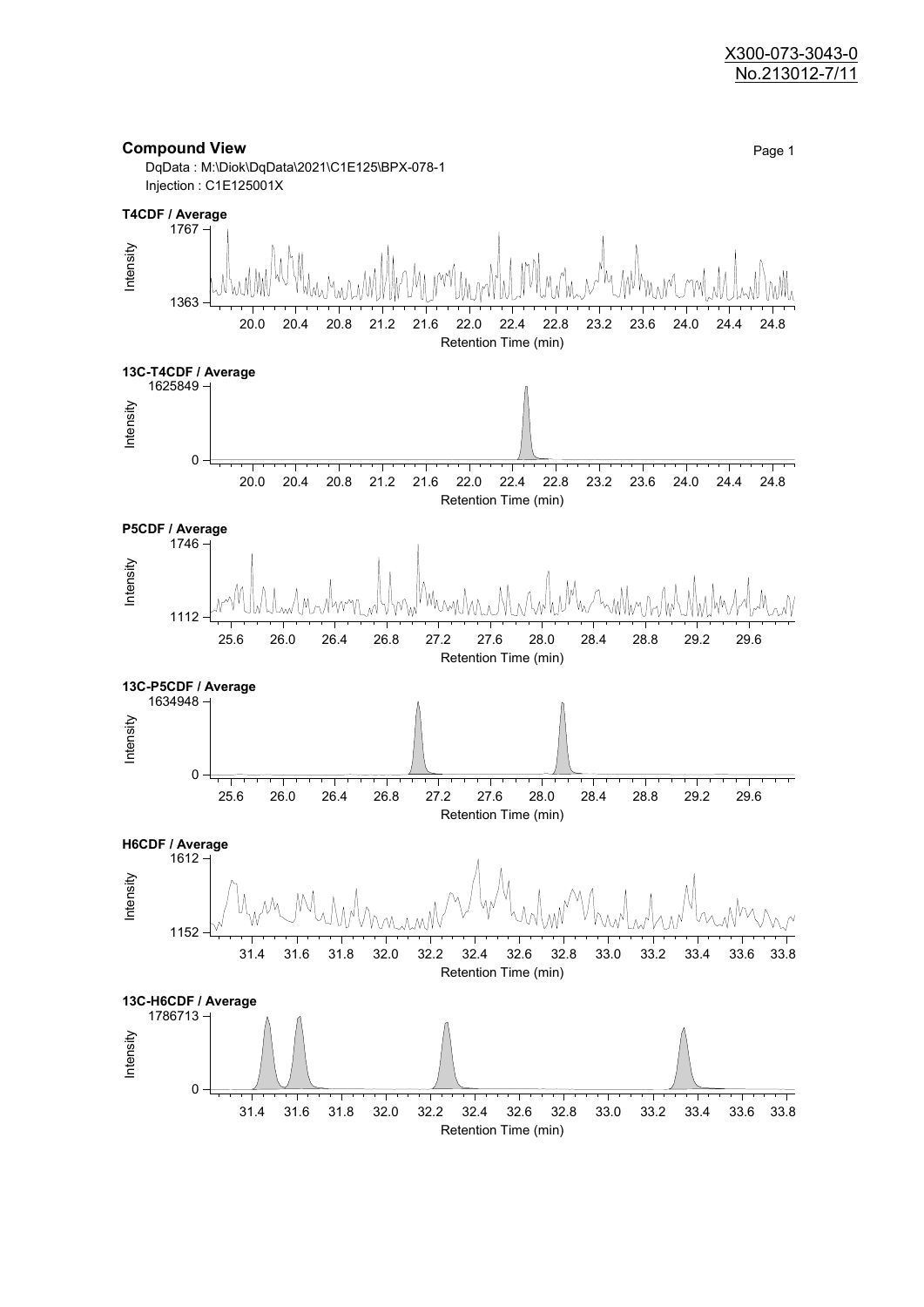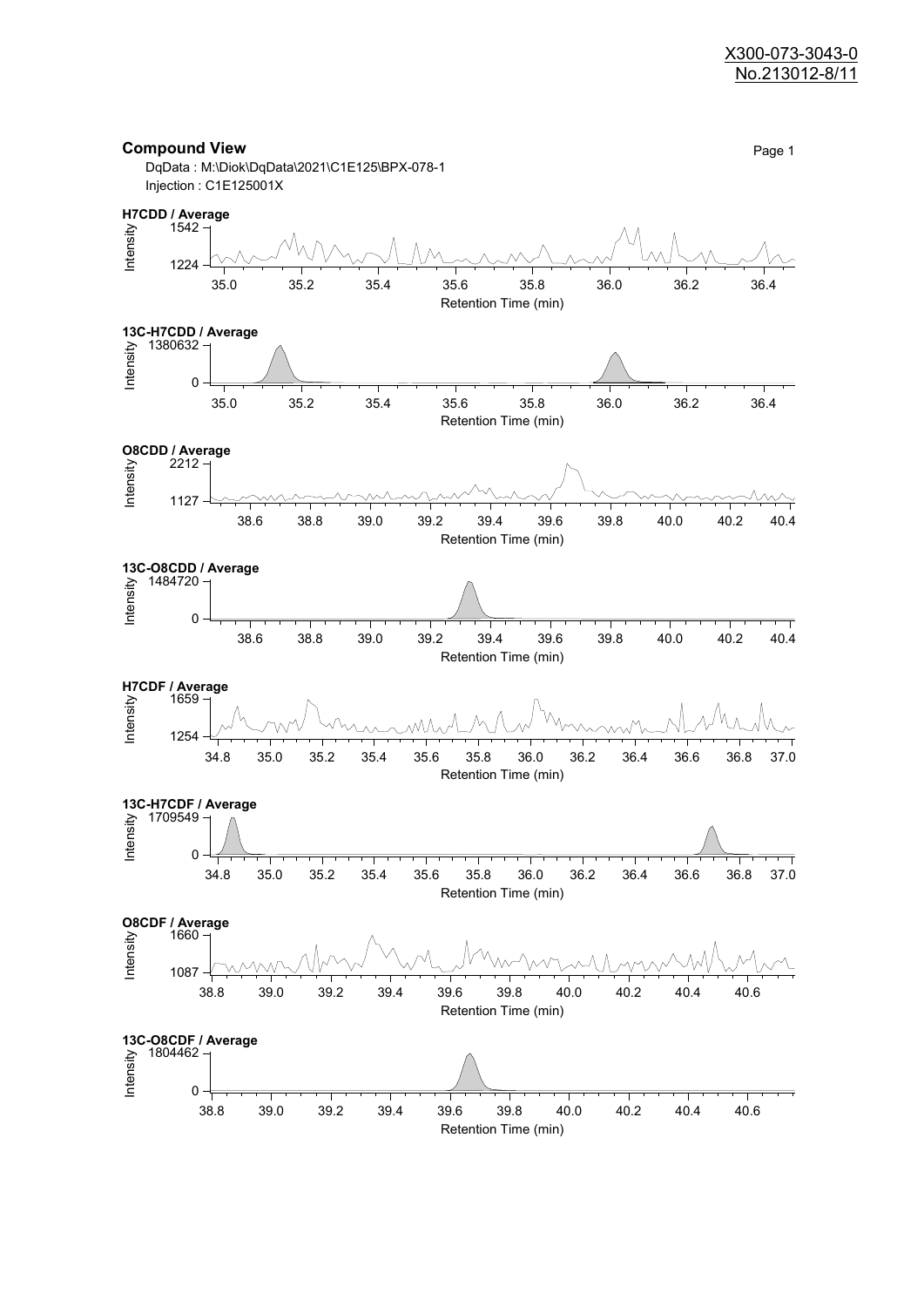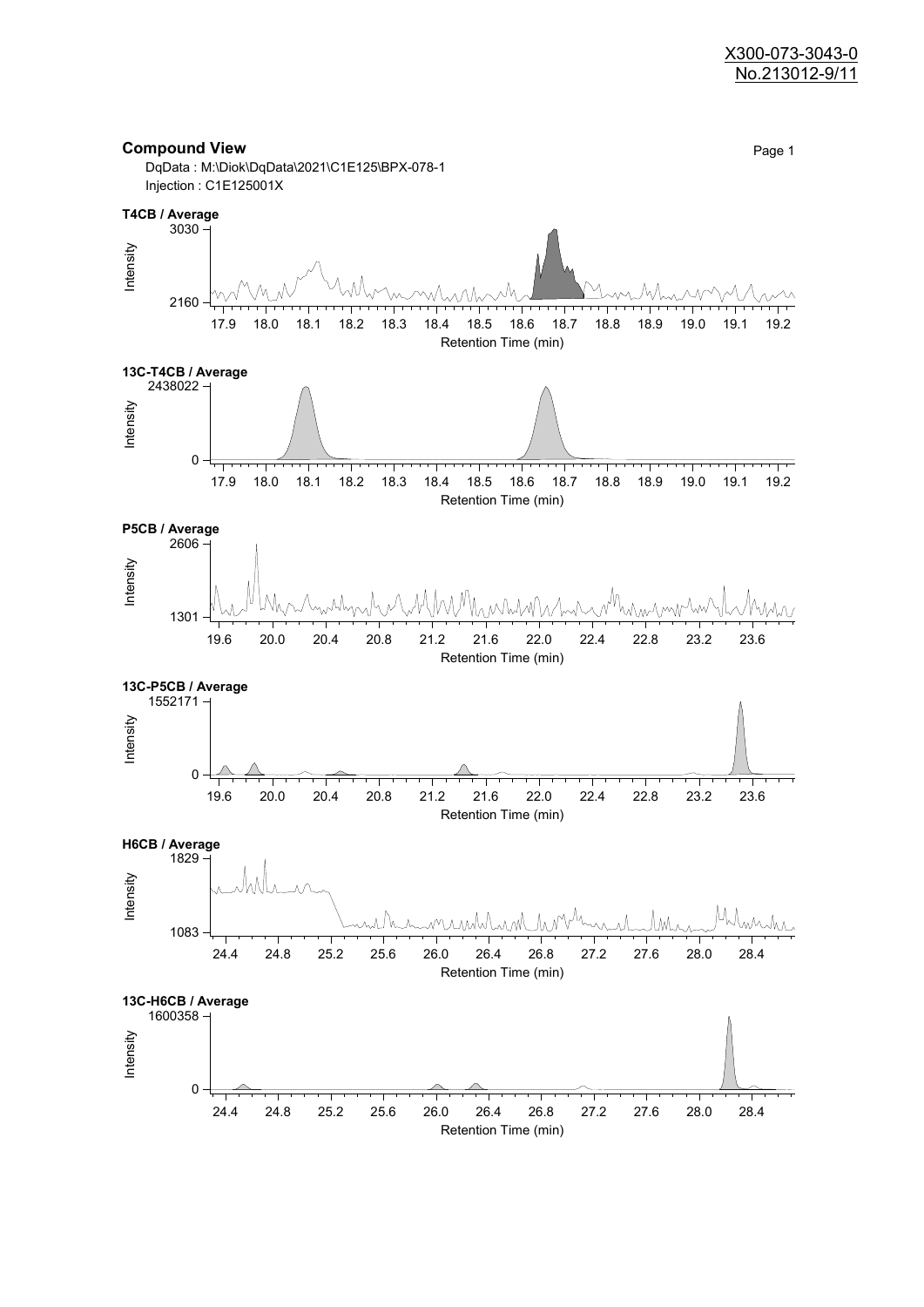